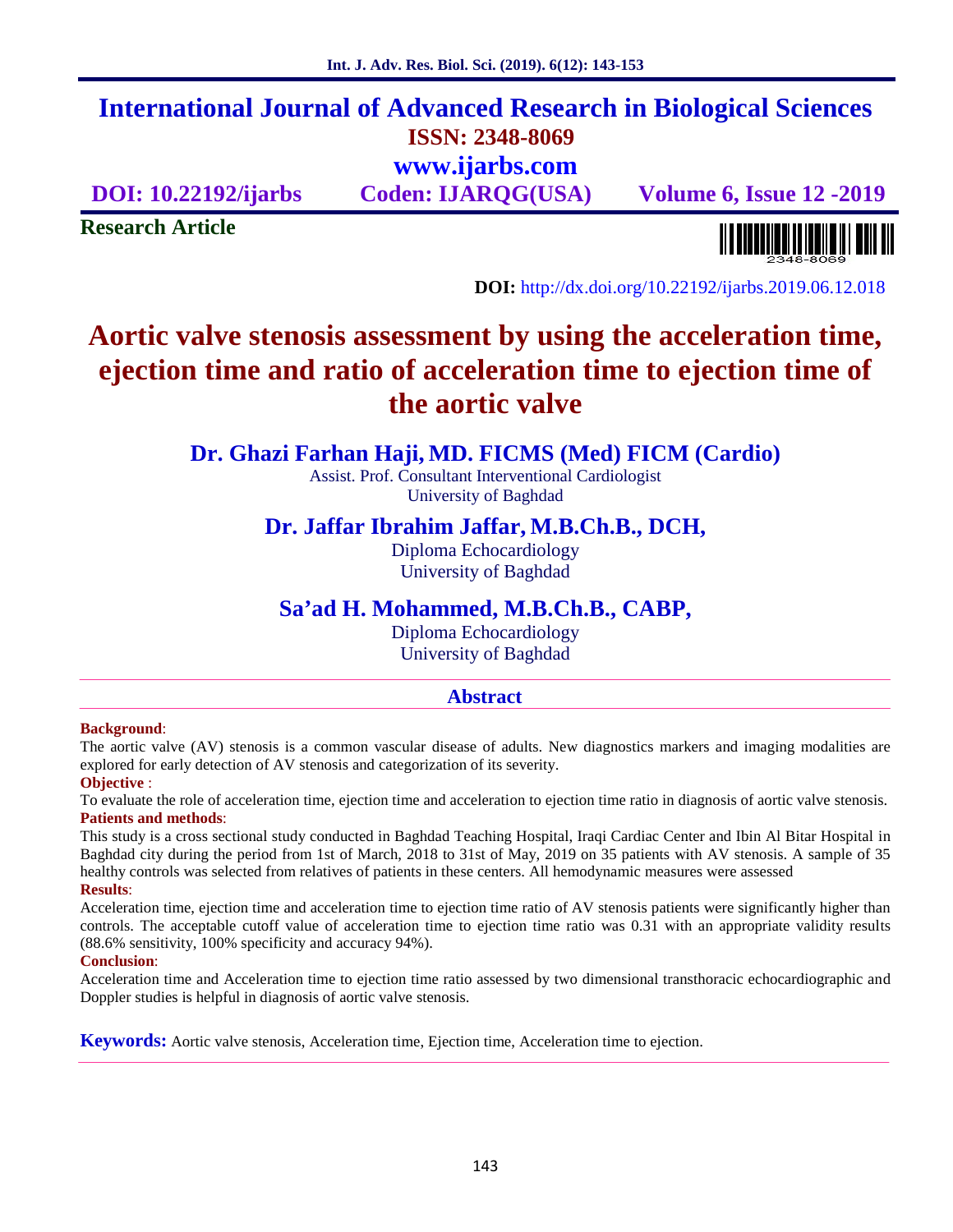## **Introduction**

Aortic valve (AV) stenosis is one of the most common valvular diseases and is the third most common cardiovascular disease in developed countries. It occurs in 2.8% of patients 75 years of age and can occur because of degenerative calcification and congenital valvular defects such as bicuspid AVs or rheumatic disease  $\frac{1}{1}$ . Calcific aortic stenosis (AS) is associated with increased leaflet stiffness and a narrowed AV orifice, resulting in increased pressure gradients across the valve. The presence of a bicuspid AV significantly increases the risk of AS. The natural history of AS is a prolonged asymptomatic period, with progressive reduction of the AV orifice area due to sclerosis initially, culminating in calcific AS. This is accompanied by a corresponding increase in the transaortic pressure gradient (P) and myocardial pressure overload. Through the preload reserve, the left ventricle (LV) compensates for the increased workload until the sarcomeres stretch to their maximum diastolic length. Once the preload reserve is exhausted, increases in afterload are accompanied by a reduction in stroke volume (SV), resulting in afterload mismatch. Ultimately, this causes LV hypertrophy, associated with an enlargement of cardiac myocytes and increased LV wall thickness<sup>2</sup>.

Initial diagnosis of AS typically occurs during routine physical examination with the presence of a heart murmur, click, or other abnormal sounds, but undiagnosed patients may experience the onset of severe symptoms such as angina, syncope, and heart failure. Without intervention, patient mortality typically occurs within 5 years of the onset of symptoms <sup>3</sup>. Multiple studies and reviews have focused on the clinical aspects of this disease, including disease progression, markers of disease severity, treatment guidelines, and outcomes  $2, 4$ . Very few reviews have focused on the hemodynamic the underesting<br>principles underlying AS and on comparing data catheterization principles underlying AS and on comparing data obtained across different imaging modalities <sup>5</sup>.

#### **Hemodynamics of AS**

Flow through the AV is pulsatile in nature and directly depends on multiple factors, including LV systolic and diastolic function, aortic pressure and compliance, leaflet mobility, and LV geometry and chronotropy. When ventricular pressure exceeds aortic pressure at the start of ventricular systole, the AV leaflets open to permit flow through the valve. Cardiac output (CO) increases until peak systole, beyond which it starts to decrease. P and flow rate through the valve vary with the time point in the cardiac cycle. In AS, this temporal variability may play a key role in disease diagnosis  $2$ .

Flow through a stenotic AV is well approximated by flow through a convergent orifice. The narrowed AV orifice and restricted leaflet opening create a hemodynamic nozzle, causing acceleration of blood through the valve—from a low velocity  $(V1 < 1$  m/s) in the LV outflow tract (LVOT) to the maximum velocity  $(V2 > 1$  m/s) at the vena contracta  $(VC)$  of the jet.

The area formed by the free edges of the AV leaflets is known as the geometric orifice area (GOA) of the valve, whereas the area of the flow jet at the VC is known as the effective orifice area (EOA). The pressure difference between the LVOT and EOA is referred to as Pmax. Fluid mechanics theory shows that GOA is always greater than or equal to EOA (they are equal when GOA and LVOT area are equal)  $5, 6$ . The ratio of the EOA to the GOA is known as the coefficient (cc). The contraction coefficient depends on the 3-dimensional shape of the valve leaflets, where cc is significantly lower for flat valves than for doming bicuspid valves. Also, the VC always occurs downstream of the valve orifice <sup>6</sup>.

Further into the ascending aorta (AAo), some amount of the kinetic energy of the blood is converted back to potential energy, resulting in an increase in the local pressure, and this is known as the pressure recovery effect  $5, 7$ . The pressure difference between the LVOT and AAo is referred to as Prec. Thus,  $Pmax >$ Prec owing to pressure recovery. Many in vitro studies have also investigated the effects of pressure recovery, aiming to resolve the discrepancies between catheter and Doppler measurements  $\delta$ . These studies clearly demonstrated the role of pressure recovery in the underestimation of the severity of AS by in comparison with Doppler measurements. In vitro studies suggest that the recovered pressure drop correlates directly to the ventricular workload, but the physiological impact of this is still unclear<sup>8</sup>.

#### **Role of Echocardiography**

The severity of AS can be assessed with the use of Doppler echocardiography by measuring AS jet velocity, and the AV area can be assessed by use of the continuity equation. Pmean can be assessed by use of the Bernoulli equation <sup>9</sup>. Early in vitro studies verified the use of the Bernoulli equation against gold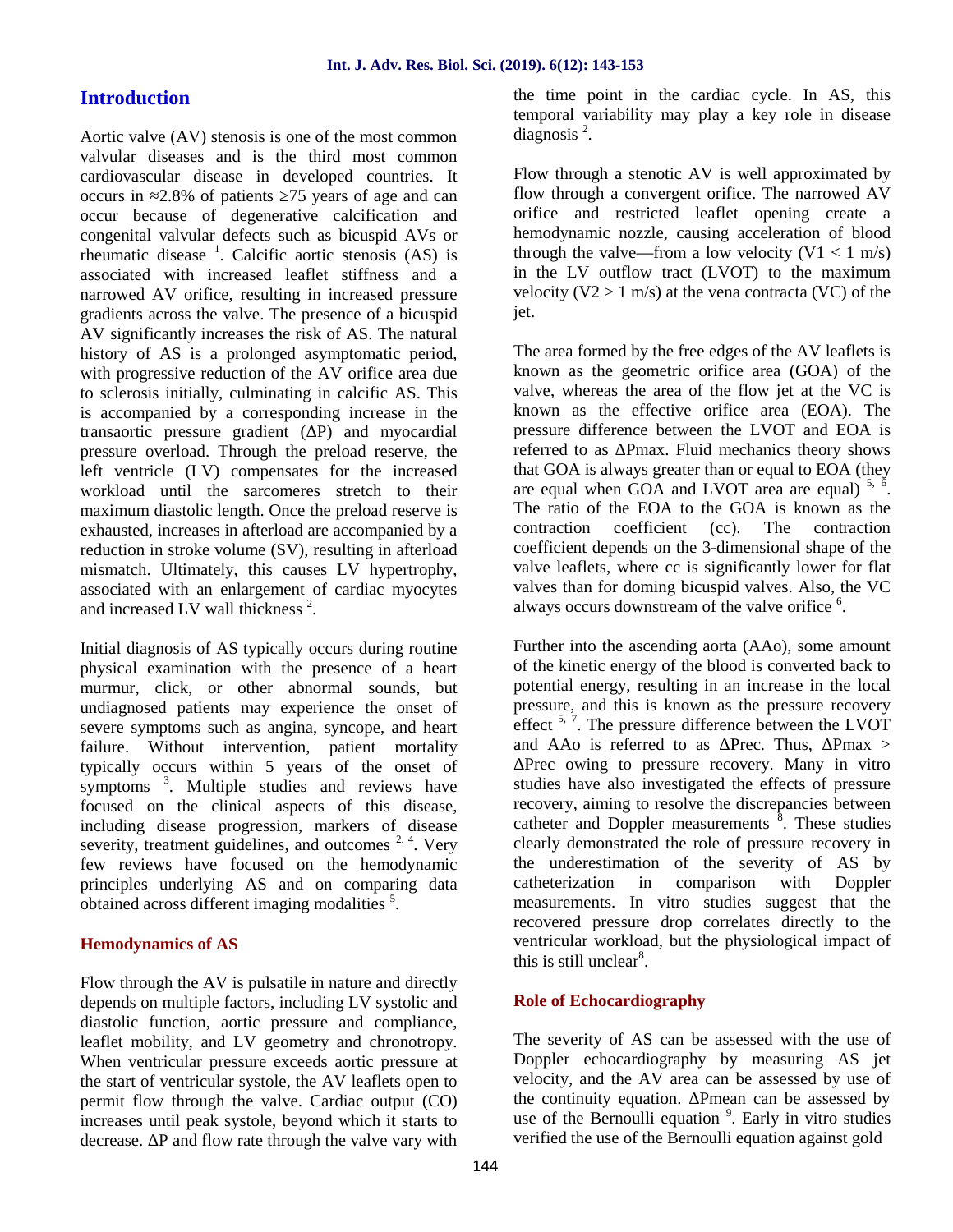standard catheterization data to assess  $P^2$ . Accurate data recording also requires multiple acoustic windows to determine the highest AS jet velocity. Apical (5-chamber view), suprasternal, or right parasternal views most frequently yield the highest velocity. It was shown that flow characteristics through stenotic AVs by using flow visualization, laser Doppler anemometry, continuous-wave Doppler ultrasound, and color Doppler ultrasound to analyze jet characteristics, turbulent intensities, and peak velocities, and showed that Doppler measurements may be needed in multiple directions to accurately assess the severity of AS $^2$ .

Transthoracic echocardiography is useful in determining AV morphology, concomitant aortic regurgitation, LV function, aortic pathologies, and other valvular abnorm-alities. Transthoracic echocardiogra-phy may distinguish between stenosis caused by hypertrophic cardiomyopathy, valvular or subvalvular stenosis, but in some cases, transesophageal echocardiography may be needed. Dobutamine stress echocardiography is appropriate for patients with low-flow, low-gradient AS with low LV ejection fraction (EF) and has received a Class IIa (Level of Evidence: B) recommendation in the American College of Cardiology/American Heart Association-European Society of Cardiology/ European Association for Cardio Thoracic Surgery guidelines  $10, 11$ .

The AS jet velocity can be directly measured from continuous-wave Doppler tracings through the AV. Pmean and Pmax can be calculated by using the simplified Bernoulli equation, which assumes a proximal velocity  $V1 < 1$  m/s. Pmean must be computed from instantaneous P after using the Bernoulli equation because of the square term in this equation. EOA is calculated by using the continuity saturations. equation, because the volume of blood passing through the LVOT must equal the volume of blood ejected at the EOA. The LVOT diameter is measured from a parasternal long-axis view of the LVOT, and the LVOT velocity time integral (VTI) is obtained using a pulsed-wave Doppler signal. From these, the EOA can be calculated as the product of LVOT cross sectional area and LVOT VTI divided by the continuous-wave Doppler VTI. This is the fluid volume at the VC, because continuous wave measures the highest velocity in the line of interrogation. Other hemodynamic measurements of AS such as energyloss index, AV resistance, valvuloarterial impedance, and LV stroke loss may also be calculated from the acquired data <sup>12</sup>.

#### **Role of Cardiac Catheterization**

In the 1950s and 1960s, invasive hemodynamic studies were essential for understanding the physiology and pathophysiology of valvular heart disease. With the advent of echocardiography in the 1980s and 1990s and the evolution of percutaneous coronary intervention, the role of the cardiac catheterization laboratory slowly shifted to diagnosing and treating coronary artery disease. However, in the past few years, the development of percutaneous approaches to valvular heart disease has led to a renaissance of invasive hemodynamic studies <sup>10</sup>. According to the American College of Cardiology/ American Heart Association Guidelines for the management of patients with valvular heart disease, coronary angiography may be sufficient before valve replacement if clinical and echocardiographic data consistently indicate severe AS10. On the other hand, any discrepancies between these must be reconciled by using cardiac catheterization so that the patient is not deprived of the potential benefit of aortic valve replacement (AVR) for severe symptomatic AS. Additionally, catheterization with dobutamine infusion may be used in patients with low-flow, low-gradient AS and LV dysfunction  $^{13}$ .

Typically, P is measured between the LVOT and the AAo by using double-lumen fluid-filled catheters for simultaneous LV and aortic pressure measurements. Micromanometer-tipped catheters may be considered when extensive artifacts degrade the quality of tracings from the fluid-filled catheters or when additional precision is necessary for research. Pullback gradients are inaccurate for diagnostic purposes. CO is assessed in the cardiac catheterization laboratory by  $2$ principal methods: Fick and thermodilution. The Fick method relies on obtaining arterial and mixed venous hemoglobin level, and oxygen consumption. The thermodilution method relies on injecting cold or room-temperature saline and measuring the change in temperature as this passes from the injection port to the thermistor on the Swan- Ganz catheter. Once P and CO are obtained, the Gorlin equation is used to calculate the EOA  $^{14}$ . However, this area differs from the corresponding echocardiographic measurement owing to the difficulty in precisely positioning the aortic side catheter at the VC of the flow jet. Hence, catheterization P is equivalent to Prec. Additionally, Pmean and Ppeak may be measured, whereas only the mean CO is available for calculation. A detailed description of the potential errors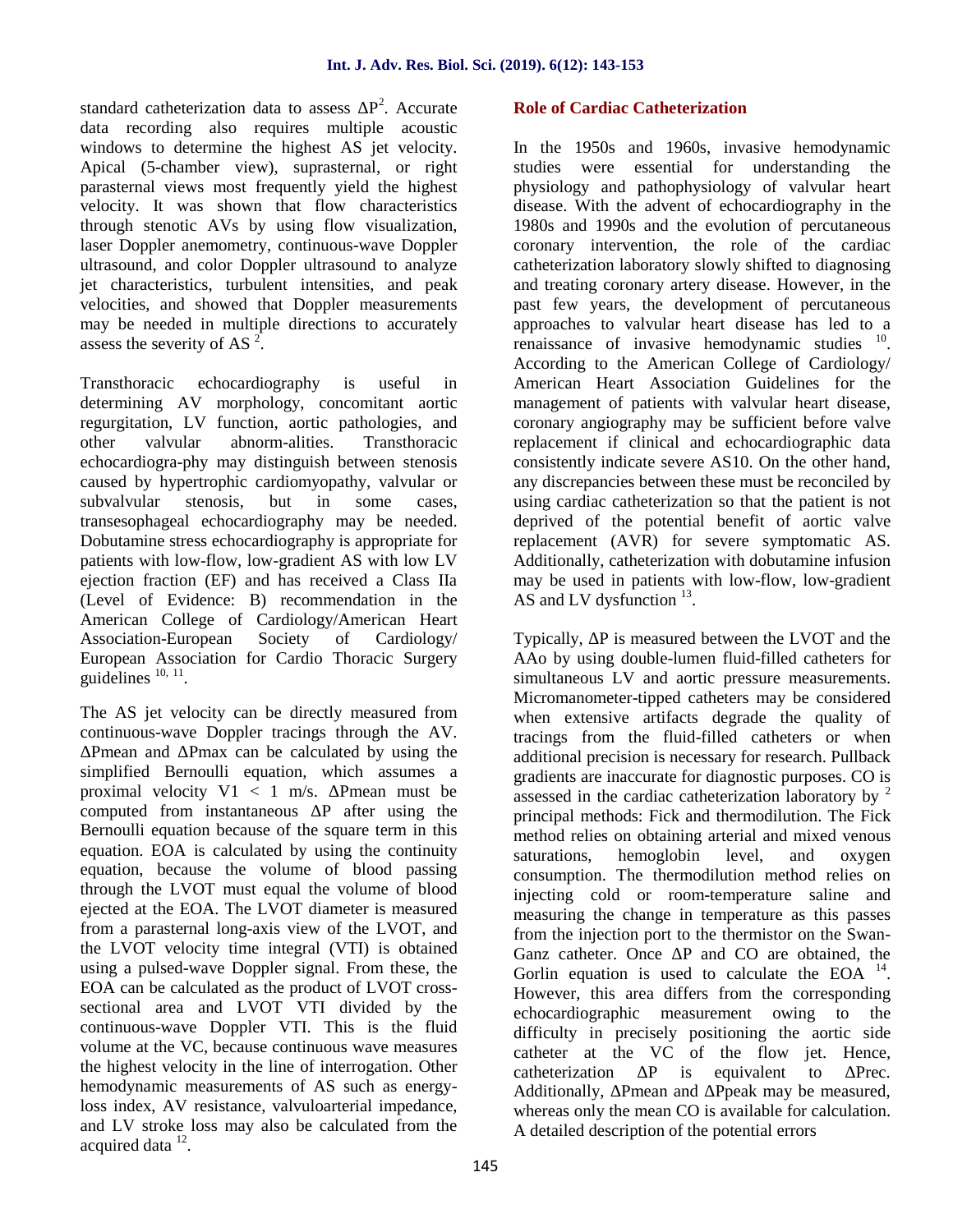associated with these measurements is presented later. Despite the potential for inaccuracies, it is recommended that the operator perform a quick onthe-fly calculation of EOA by using the simplified Hakki equation  $2$ .

#### **Low-Flow, Low-Gradient**

AS with Reduced EF Approximately 5% to 10% of patients who have severe AS present with low CO and Pmean<40 mmHg, with decreased LVEF (<40%) and pose a therapeutic dilemma, because it is complex to determine whether these patients have true severe AS or pseudostenosis due to cardiomyopathy. In patients with pseudostenosis, the AVs are moderately diseased and leaflet opening is impaired because of a diseased and weak  $LV^2$ .

Although patients with pseudostenosis may have a high mortality risk approaching 50% with surgical AVR and may benefit more from evidence-based heart failure medical therapy, true AS patients would benefit more from AVR  $^{15}$ . However, it must be noted that these findings are typically from small patient populations, because patients with pseudostenosis are typically not operated on  $16$ . Dobutamine infusion remains the primary method of distinguishing pseudostenosis from true AS, both with echocardiography and catheterization. The inotropy provided by dobutamine increases the SV so that patients with true severe AS will increase the P and velocity with minimal change in EOA. On the other hand, in patients with pseudostenosis, the increase in SV will open the AV further and cause minimal  $increases$  in  $P$  and velocity, but will increase the calculated valve area confirming moderate AS. An accurate measurement of gradients and EOA in these patients is critical to ensure optimal treatment strategies  $16$ .

Paradoxical Low-Flow, Low-Gradient AS Low-flow gradient AS with preserved EF, also known as paradoxical low-flow, low-gradient AS is a newly recognized and appreciated entity where patients with severe AS but apparently good ventricular function present with lower than expected P on the basis of generally accepted guidelines  $17$ . Patients with paradoxical low-flow low-gradient AS may have significant LV concentric remodeling with a small LV cavity, impaired LV filling, and reduced systolic longitudinal myocardial shortening. These abnormalities result in a low SV with  $P<40$  mmHg despite a preserved EF, which may explain

discrepancies in diagnosis while using EOA and P, as noted by Minners and colleagues. Eighty-nine Recent clinical studies have shown that patients with paradoxical low-flow low-gradient AS have a worse prognosis than patients with normal-flow, low gradient AS 18. This disease pattern, in which the low gradient is interpreted as moderate AS may lead to underestimation of stenosis severity and thus cause an inappropriate delay in surgical intervention. It is important to note that other reasons can cause this hemodynamic situation with a lower than expected gradient. It can occur from a small LV that correlates with a small body size, yielding a lower than normal SV; measurement errors in determining SV and EOA by Doppler echocardiography; systemic hypertension that can influence the estimation of the gradient by Doppler; and an inconsistency in the definition of severe AS by the current guidelines relating to cutoffs of valve area in relation to those of jet velocity and gradient  $14$ . Whether intervention in these patients with EOA<1.0 cm2 improves outcomes remains to be established and reproduced in future prospective studies. It must be noted that the recent European Society of Cardiology/European Association for Cardio-Thoracic Surgery guidelines have a Class IIa recommendation for  $AVR$  in these patients  $11$ . However, it is clear that an integrated assessment of these patients, including physical examination and CT assessment for characterizing the extent of AVC may lessen the potential for misdiagnosis $11$ . However, peak velocity and mean gradient are flow dependent and may be unrepresentative of the grade of AS at extremes of physiologic flow. Effective orifice area estimated by continuity equation may be limited when left ventricular systolic function is severely impaired5; in addition, the measurement of left ventricular tract outflow diameter is the greatest potential source of error in the continuity equation  $19$ .

Guidelines suggest that the aortic waveform shape may be helpful 20. Nevertheless, few studies have evaluated ejection dynamics parameters in native aortic valve disease 21.

## **Patients and Methods**

This study is a case control study conducted in Baghdad Teaching Hospital, Iraqi Cardiac Center and Ibin Al Bitar Hospital in Baghdad city during the period from  $1<sup>st</sup>$  of March, 2018 to 31<sup>st</sup> of May, 2019.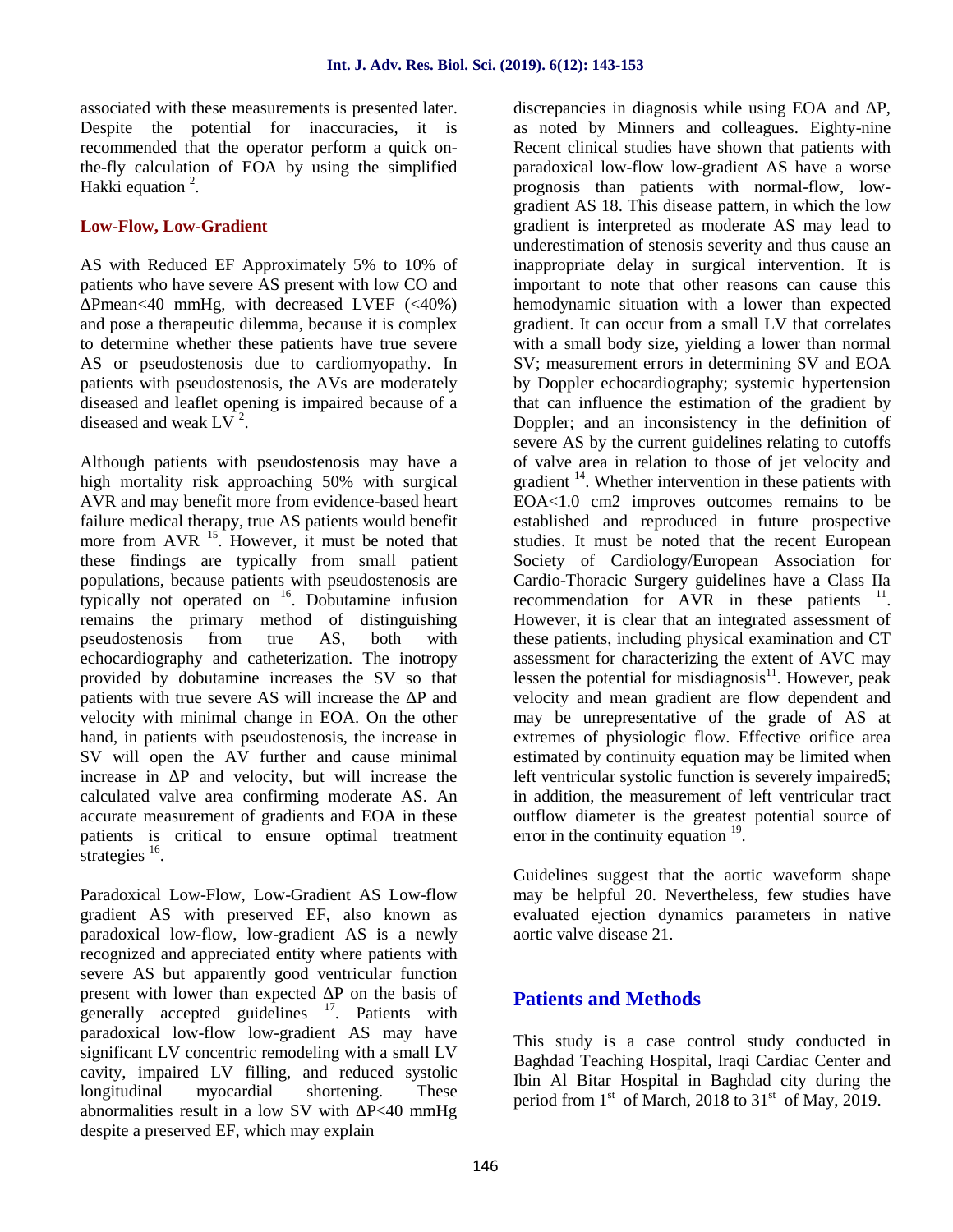A sample size of 35 patients with aortic valve (AV) stenosis was selected. A sample of 35 healthy controls was selected from relatives of patients in these centers.

**Inclusion criteria:** Adults (age 18 years). Valvular aortic stenosis. Aortic stenosis peak velocity > 2 m/s.

**Exclusion criteria :**Younger age, Suboptimal acoustic window.Concomitant moderate or severe AR (aortic regurgitation). Moderate or severe Mitral or tricuspid valvular disease. Subvalvular or supravalvular AS. Refuse to participate.Anemia. Heart rate and blood pressure.

The data was collected by researcher from study participants directly and filled in a prepared questionnaire. The questionnaire included Demographic characteristics of AV stenosis patients, Age and gender,Vital signs of AV stenosis patients: Blood pressure and heart rate,Acceleration time to ejection time (AT/ET) of patients with AV stenosis, Hemodynamic measurements of AV stenosis patients: Velocity, mean of gradient, effective orifice area, ejection time, acceleration time and ejection fraction.

After taking full history and examination of suspected patients by two physicians, the confirmed diagnosis of AV stenosis was accomplished according to: Severe AS EROA, 1cm2, mean gradient >40 mm Hg, mild AS EROA=1.5cm2, moderate AS EROA between 1 and 1.5 cm2. The two dimensional transthoracic echocardiographic and Doppler studies were done by clinical US machine equipment (GE vivid 9) with 2.5 to 3.5-MHz transducer. These measures are the average of 3 cardiac cycle in sinus rhythm. Doppler record was performed at the sweep speed of 150 mm /sec. The parasternal long-axis view zoom was used to

measure aortic annulus diameter in early systole. Using pulse Doppler in the LVOT, placing the sample volume 1 cm below the aortic valve, the time velocity integral was obtained. Stroke volume was then calculated assuming a circular shape of LVOT. Continuous wave Doppler recording of flow through the valve was performed from the five chamber and right parasternal window to record maximal instantaneous and mean pressure gradient across the aortic valve. EOA was calculated using the continuity equation. Mean transvalvular pressure gradient was obtained using modified Bernoulli equation. All measurement represent average of three cardiac cycles for patients in sinus rhythm and at least six cycles if the patients was in rhythm other than sinus. The systolic time intervals of flow by the aortic valve were measured using the velocity curve from the continuous wave Doppler recording in the apical view, ET was measured at the time from onset to end of systolic flow .AT was defined as the time interval between the beginning of systolic flow to its peak velocity, the AT/ET ratio was then calculated accordingly.

The Interobserver variability of systolic time interval were evaluated by second experienced cardiologist .

#### **Results**

A total of 35 patients with aortic valve (AV) stenosis were included in present study with mean age of  $73.4\pm4.3$  years, 17.1% of them were less than 70 years age, 80% of them were in age group 70-79 years and 2.9% of them were 80 years age and more. Female AV stenosis patients were more than males with female to male ratio as 1.18:1. All these finding were shown in table 1.

| <b>Variable</b>                          | No. | $\frac{6}{9}$ |  |
|------------------------------------------|-----|---------------|--|
| Age Mean $\pm$ SD (73.4 $\pm$ 4.3 years) |     |               |  |
| $<$ 70 years                             | 6   | 17.1          |  |
| 70-79 years                              | 28  | 80.0          |  |
| 80 years                                 |     | 2.9           |  |
| Total                                    | 35  | 100.0         |  |
| <b>Gender</b>                            |     |               |  |
| Male                                     | 16  | 45.7          |  |
| Female                                   | 19  | 54.3          |  |
| Total                                    | 35  | 100.0         |  |

Table 1: Demographic characteristics of AV stenosis patients.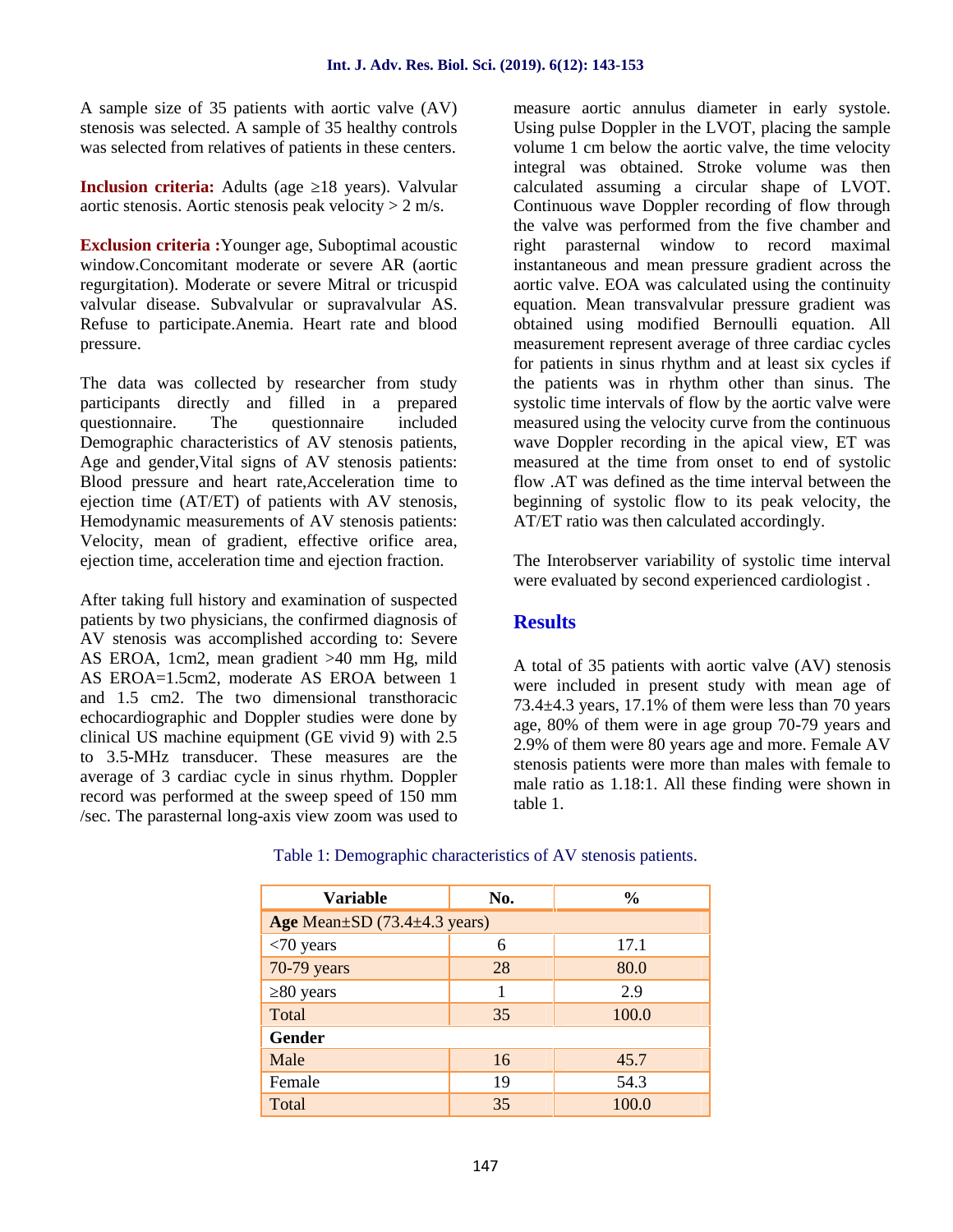Mean velocity of AV stenosis patients was (4.2 m/s) and mean gradient of them was (44.9 mmHg). Mean effective orifice area (EOA) of AV stenosis patients was (1.0 cm2) and mean acceleration time (AT) of AV stenosis patients was (116.5 ms) while mean ejection time (ET) of them was (314.3 ms) and mean AT/ET of AV stenosis patients was (0.37). Mean ejection fraction of AV stenosis patients was (57.5%). Mean blood pressure of AV stenosis patients was (140.5/85.1 mmHg) and mean heart rate of them was (79.5 b/m). All these findings were shown in table 2.

| Table 2: Hemodynamic measurements and vital signs of AV stenosis patients. |  |  |
|----------------------------------------------------------------------------|--|--|
|----------------------------------------------------------------------------|--|--|

| Variable                | <b>Mean</b> ±SD           |
|-------------------------|---------------------------|
| Velocity $(m/s)$        | $4.2 + 1.0$               |
| Mean gradient<br>(mmHg) | $44.9 \pm 15.1$           |
| $EOA$ (cm2)             | $1.0+0.4$                 |
| $AT$ (ms)               | $116.5 \pm 22.2$          |
| $ET$ (ms)               | $314.3 \pm 31.7$          |
| AT/ET                   | $0.37 \pm 0.05$           |
| EF(%)                   | $57.5 + 6.2$              |
| $BP$ (mmHg)             | $140.5/85.1 \pm 15.7/7.7$ |
| HR(b/m)                 | $79.5 \pm 7.4$            |

No significant differences were observed between AV stenosis patients and healthy controls regarding age  $(p=0.6)$  and gender  $(p=0.6)$ . All these findings were shown in table 3.

Table 3: Distribution of demographic characteristics according to AV stenosis cases and controls.

| <b>Variable</b> | AV  |               |     | <b>Controls</b> | P            |
|-----------------|-----|---------------|-----|-----------------|--------------|
|                 | No. | $\frac{0}{0}$ | No. | $\frac{0}{0}$   |              |
| Age             |     |               |     |                 |              |
| <70             | 6   | 17.1          | 9   | 25.7            | $0.6*^{NS}$  |
| 70-79           | 28  | 80.0          | 25  | 71.4            |              |
| 80              | 1   | 2.9           | 1   | 2.9             |              |
| <b>Gender</b>   |     |               |     |                 |              |
| Male            | 16  | 45.7          | 18  | 51.4            | $0.6**^{NS}$ |
| Female          | 19  | 54.3          | 17  | 48.6            |              |

\*Fishers exact test, \*\*Chi-square test,

Mean velocity of patients with AV stenosis was significantly higher than velocity of healthy controls (p<0.001). Mean gradient of AV stenosis patients was significantly higher than mean gradient of healthy controls ( $p<0.001$ ). Mean EOA of patients with AV stenosis was significantly lower than EOA mean of healthy controls  $(p<0.001)$ . Mean AT of AV stenosis patients was significantly higher than mean AT of

healthy controls  $(p<0.001)$ . Mean ET of patients with AV stenosis was significantly higher than ET mean of healthy controls  $(p<0.001)$ . Mean AT/ET of AV stenosis patients was significantly higher than mean AT/ET of healthy controls  $(p<0.001)$ . Mean ejection fraction of AV stenosis patients was significantly lower than mean ejection fraction of healthy controls (p=0.003). All these findings were shown in table 4.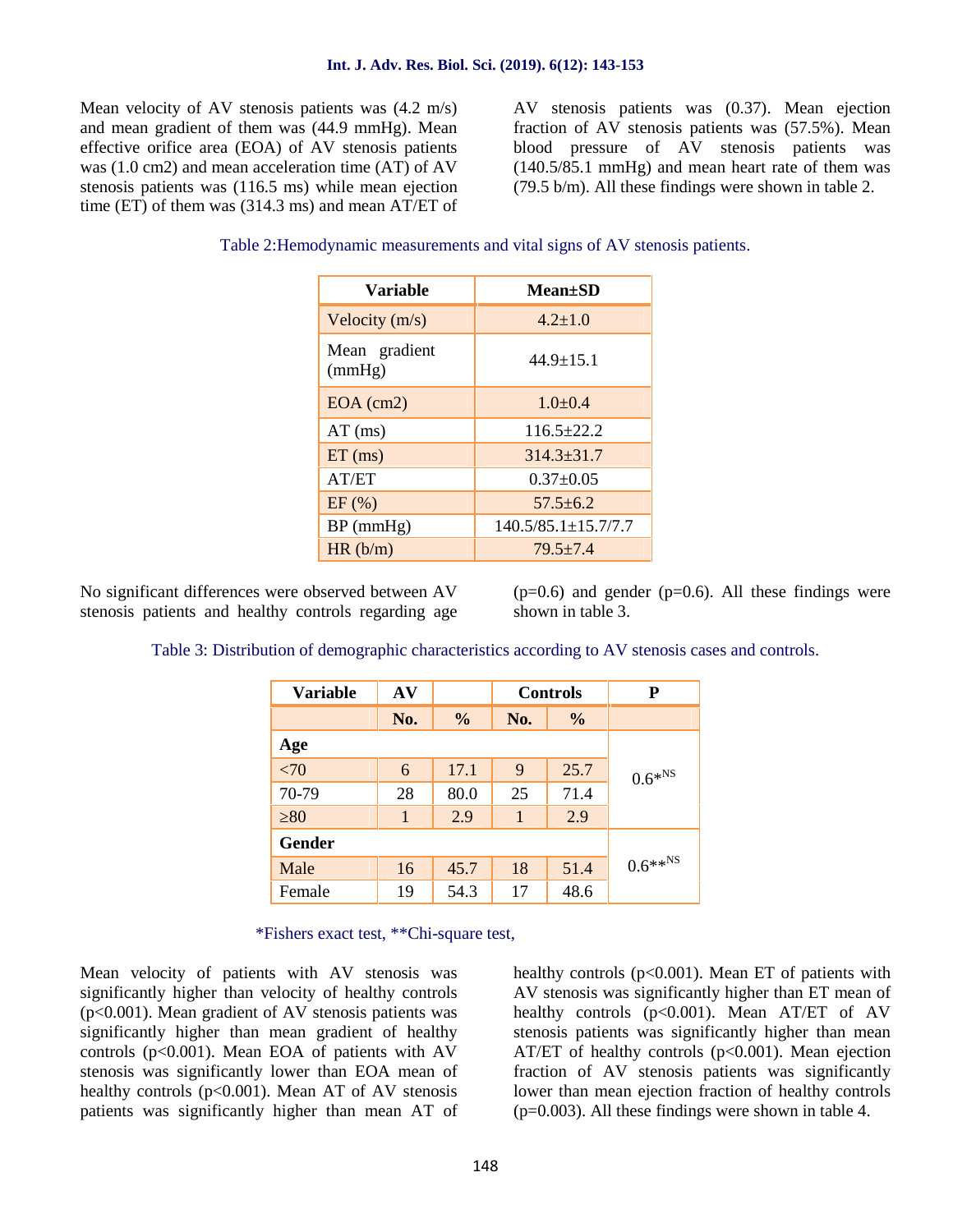#### **Int. J. Adv. Res. Biol. Sci. (2019). 6(12): 143-153**

| <b>Variable</b> | AV              | <b>Controls</b> | $\mathbf{P} *$ |
|-----------------|-----------------|-----------------|----------------|
|                 | <b>Mean</b> ±SD | <b>Mean</b> ±SD |                |
| Velocity        | $4.2 \pm 1$     | $1.89 \pm 0.1$  | < 0.001        |
| Mean            | $44.9 \pm 15.1$ | $12.5 \pm 1.7$  | < 0.001        |
| <b>EOA</b>      | $1 \pm 0.4$     | $2.2+0.1$       | < 0.001        |
| AT              | $116.5 \pm 22.$ | $70.5 \pm 3.5$  | < 0.001        |
| $ET$ (ms)       | $314.3 \pm 31.$ | $243.8 \pm 10.$ | < 0.001        |
| AT/ET           | $0.37 \pm 0.05$ | $0.28 \pm 0.01$ | < 0.001        |
| EF(%)           | $57.5 \pm 6.2$  | $61.1 \pm 3.1$  | 0.003          |

Table 4: Distribution of hemodynamic measurements means according to AV stenosis cases and controls.

\*Independent sample t-test, S=Significant.

The acceptable cut off points and the corresponding validity values for velocity level in prediction of AV stenosis was shown in figure 1, cutoff velocity level of 2.2 m/s had acceptable validity results (100% sensitivity, 100% specificity, 100% PPV, 100% NPV and accuracy 100%).



ROC Curve

Figure 1: ROC for velocity prediction of AV stenosis (AUC=1.0).

The acceptable cut off points and the corresponding validity values for AT level in prediction of AV stenosis was shown in figure 2, cutoff AT level of 76

ms had acceptable validity results (97.1% sensitivity, 91.4% specificity, 94.3% PPV, 96.2% NPV and accuracy 95%).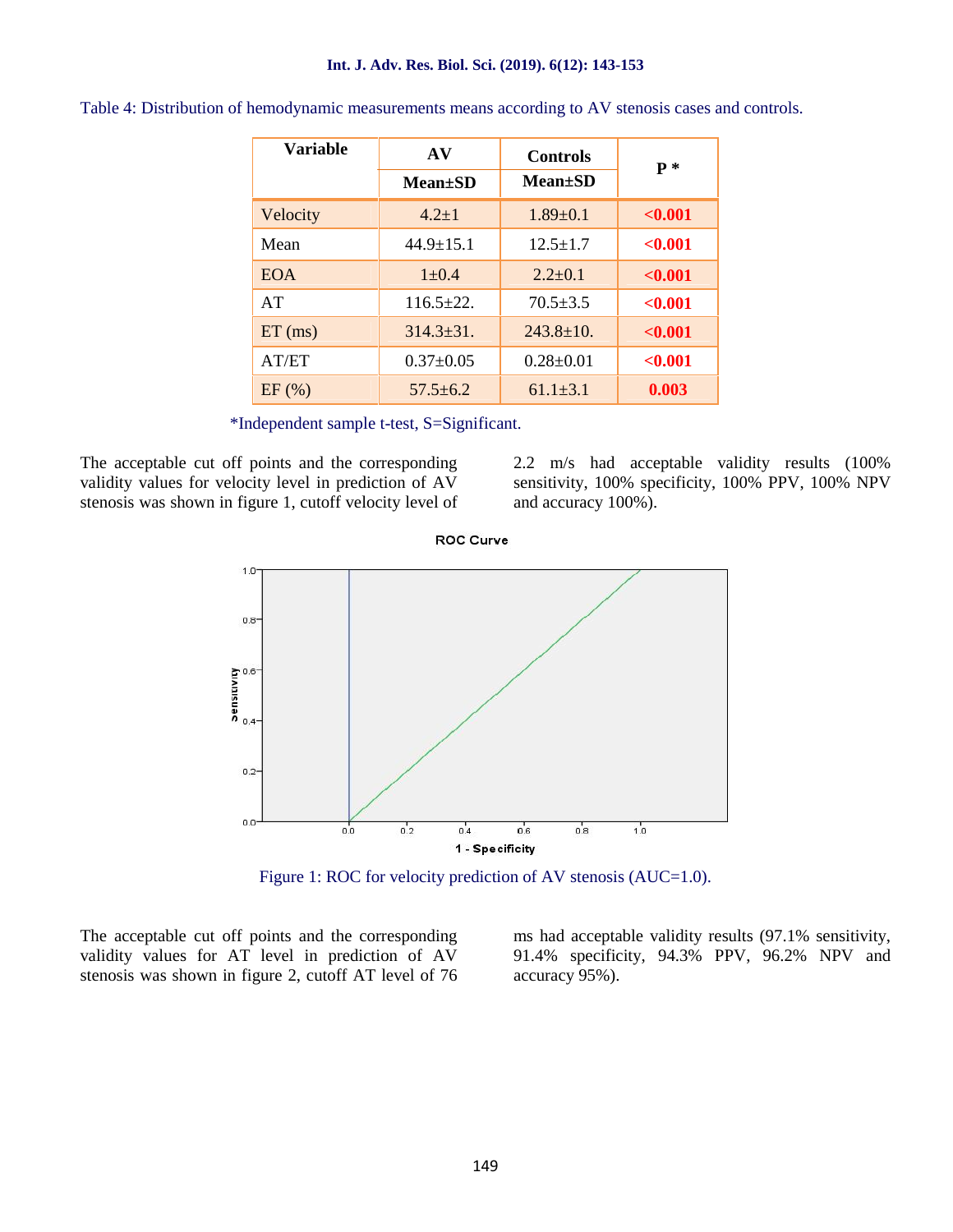#### **Int. J. Adv. Res. Biol. Sci. (2019). 6(12): 143-153**





Diagonal segments are produced by ties.

#### Figure 2: ROC for AT prediction of AV stenosis (AUC=0.98).

The acceptable cut off points and the corresponding validity values for ET level in prediction of AV stenosis was shown in figure 3, cutoff ET level of 263 ms had acceptable validity results (100% sensitivity, 100% specificity, 100% PPV, 100% NPV and accuracy 100%).

ROC Curve



Figure 3: ROC for ET prediction of AV stenosis (AUC=1.0).

The acceptable cut off points and the corresponding validity values for AT/ET ratio in prediction of AV stenosis was shown figure 4, cutoff AT/ET level of 0.31 had acceptable validity results (88.6% sensitivity, 100% specificity, 100% PPV, 95% NPV and accuracy 94%).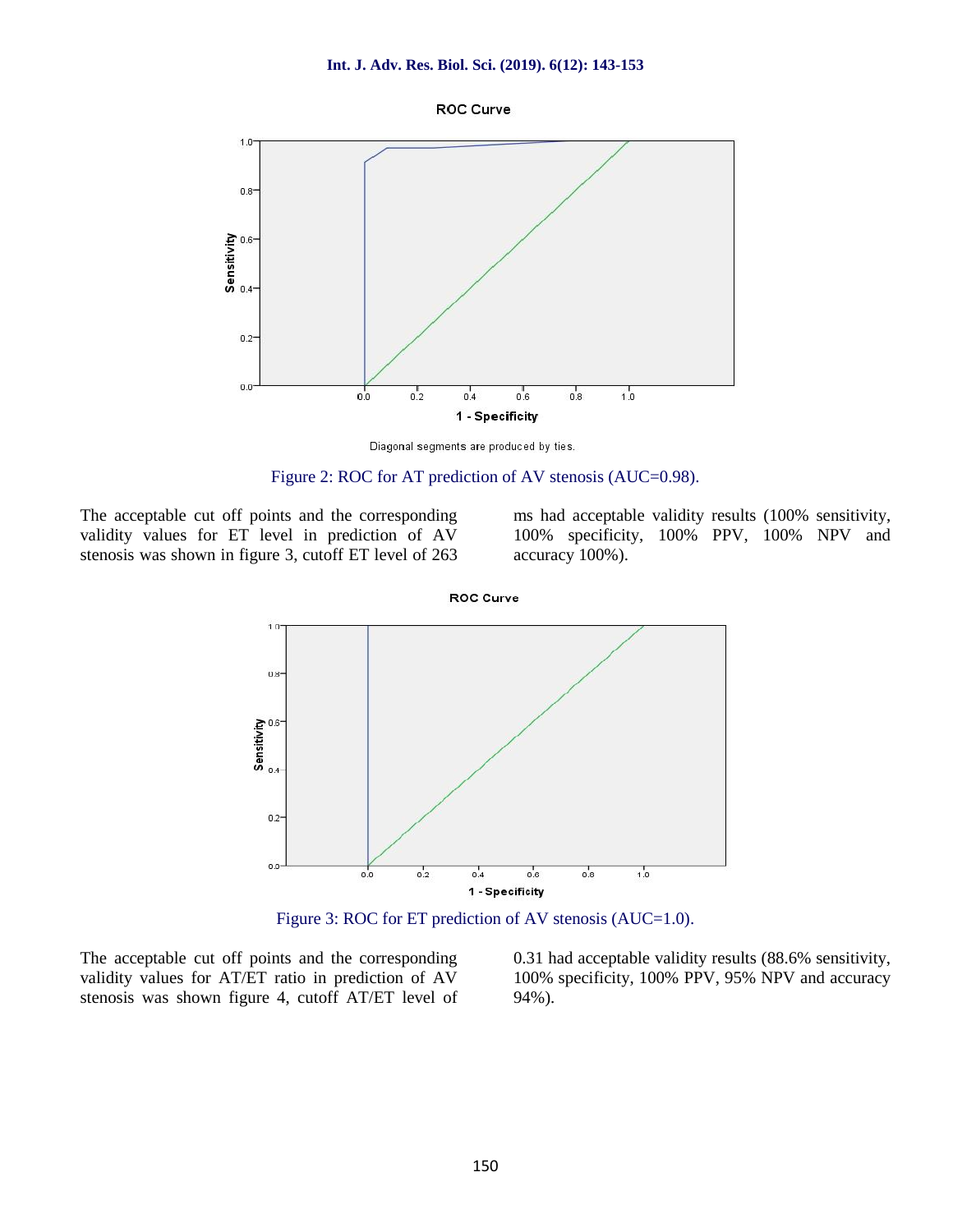



Diagonal segments are produced by ties.

Figure 4: ROC for AT/ET ratio prediction of AV stenosis (AUC=0.92).

#### **Discussion**

The aortic stenosis is a highly predominant valvular disease that treated surgically in developed countries<sup>44</sup>. Delay in diagnosis and management of aortic stenosis is accompanied with high risk of sudden cardiac death specifically among asymptomatic cases. So, early detection of aortic stenosis is fundamental for management 45. In current study, mean velocity of patients with AV stenosis was significantly higher than velocity of healthy controls  $(p<0.001)$ . This finding is consistent with results of Lancellotti et al 46 study conducted in multiple centers in Europe and USA which found that increased velocity is diagnostic of AV stenosis and velocity of 5 m/s is indicating of severe AV stenosis. Our study showed that mean gradient of AV stenosis patients was significantly higher than mean gradient of healthy controls (p<0.001). This finding is similar to results of McCarthy et al  $47$  study in Ireland which stated that higher mean gradient of AV stenosis patients is predictive for severity of AV stenosis. Current study also found that mean EOA of patients with AV stenosis was significantly lower than EOA mean of healthy controls (p<0.001). This finding coincides with results of Naseem et al <sup>48</sup> study in USA which revealed that lower EOA is predictive for AV stenosis. Many literatures indicated that EOA is an independent diagnostic parameter for AV stenosis and EOA in combination with velocity and mean gradient were applied in detection of AV stenosis severity 49. Present study revealed that Mean AT of AV stenosis patients was significantly higher than mean AT of healthy controls  $(p<0.001)$ .

This finding is similar to results of Sordelli et al  $50$ study in Italy which reported that mean AT is increased among patients with aortic valve stenosis as compared to healthy individuals. Our study also showed that mean ET of patients with AV stenosis was significantly higher than ET mean of healthy controls  $(p<0.001)$ . This finding is consistent with reports of Clavel et al  $51$  study in France which stated that ejection time is commonly increased among patients with AV stenosis. For that, our study showed an increased in mean AT/ET ratio among patients with AV stenosis in comparison to healthy controls  $(p<0.001)$ . This finding is similar to results of many literatures like Ben Zekri et al <sup>52</sup> study in Italy and Gamaza-Culián et al <sup>53</sup> study in Spain which reported higher AT/ET ratio among patients with AV stenosis in comparison to healthy controls. In current study, mean ejection fraction of AV stenosis patients was significantly lower than mean ejection fraction of healthy controls ( $p=0.003$ ). Recent study in USA by Ito et al  $54$  found that decreasing of left ventricular ejection fraction is a predictor of poor prognosis.

Present study showed that appropriate cutoff value of AT/ET ratio in prediction of AV stenosis was 0.31 with validity findings of (88.6% sensitivity, 100% specificity and 94% accuracy). Our study findings are also close to results of Samiei et al 55 study in Iran which included 80 patients with AV stenosis and found that best cutoff value for AT/ET in echocardiographic diagnosis of severe AV stenosis was 0.36 with validity findings of (90% sensitivity, 100% specificity and 96% accuracy). Our study findings revealed lower sensitivity with higher specificity of AT/ET ratio in diagnosis of AV stenosis.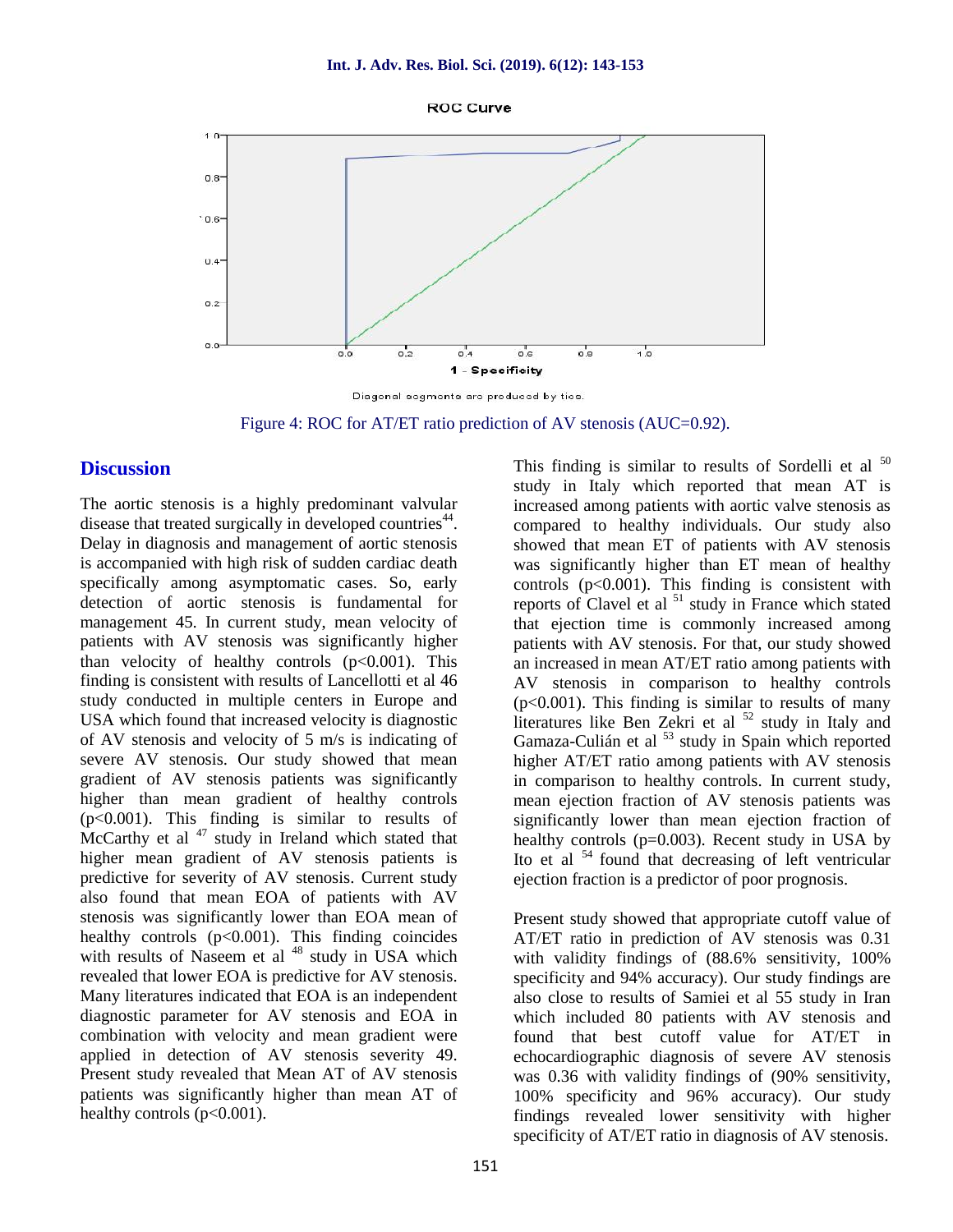This finding is consistent with results of Gamaza- Culián et al  $43$  study in Spain which revealed that appropriate cutoff value for AT/ET ratio in diagnosing AV stenosis was 0.35 with validity findings of 77% sensitivity and 100% specificity. Our study showed that appropriate cutoff value of AT in prediction of AV stenosis was 76 ms with validity findings of (97.1% sensitivity, 91.4% specificity and 95% accuracy). A study carried out in Mexico by Miramontes-Espino et al  $^{55}$  on 75 patients with AV stenosis, found that appropriate cutoff value for AT in diagnosis of severe AV stenosis was 104.5 ms with 92.2% sensitivity and 83.3% specificity, while for ET, the best cutoff value was 323.5 ms in diagnosis of severe AV stenosis with 80.4% sensitivity and 70.8% specificity and for AT/ET ratio, the best cutoff value in diagnosis of severe AV stenosis was 0.34 with sensitivity of 84.3% and specificity of 91.7%. In present study, the appropriate cutoff value of ET in diagnosis of AV stenosis was 263 ms with (100% sensitivity, 100% specificity and 100% accuracy). Our study also showed that mean velocity cutoff value for prediction of AV stenosis was 2.2 m/s with validity findings (100% sensitivity, 100% specificity and 100% accuracy). This finding is consistent with results of Otto study in USA which revealed that peak velocity is predictable for aortic valve stenosis  $56$ . In general, our study showed that AT/ET ratio is important in confirming diagnosis of AV stenosis as it was associated with 100% specificity and AT is associated with higher sensitivity which is helpful for screening, while ET is accompanied by high sensitivity and specificity rates that help in screening and diagnosis of AV stenosis. All these findings are similar to results of Gamaza-Culián et al 52 study in Spain which documented that AT, ET and AT/ET ratio are helpful in diagnosis and evaluation of AV stenosis severity.

Current study showed that mean blood pressure of patients with AV stenosis was significantly higher than blood pressure of healthy controls  $(p=0.03)$ . Similarly, Aronow study in USA reported that hypertension prevalence is increased among patients with AV stenosis and this hypertension increased chance of left ventricular hypertrophy <sup>57</sup>. Our study also showed that mean heart rate of AV stenosis patients was significantly higher than mean heart rate of healthy controls  $(p<0.001)$ . This finding is in agreement with results of O'Sullivan et al <sup>58</sup> study in Switzerland which stated that high resting heart rate is accompanying AV stenosis. Vahanian et al <sup>59</sup> reported that increased cardiac output represented by high

blood pressure and heart rate is indicating severe aortic valve stenosis.

## **Conclusion**

Acceleration time and ejection time measurement of two dimensional transthoracic echocardiographic and Doppler studies are helpful in screening and diagnosis of aortic valve stenosis.

Acceleration time to ejection time ratio assessed by two dimensional transthoracic echocardiographic and Doppler studies is helpful in diagnosis of aortic valve stenosis.

## **References**

- 1. Nkomo VT, Gardin JM, Skelton TN, Gottdiener JS, Scott CG, Enriquez-Sarano M. Burden of valvular heart diseases: a population-based study. Lancet 2006; 368:1005–1011.
- 2. Saikrishnan N, Kumar G, Sawaya FJ, Lerakis S, Yoganathan AP. Accurate assessment of aortic stenosis: a review of diagnostic modalities and hemodynamics. Circulation 2014; 129(2):244-253.
- 3. Rosenhek R, Zilberszac R, Schemper M, Czerny M, Mundigler G, Graf S, Bergler-Klein J, Grimm M, Gabriel H, Maurer G. Natural history of very severe aortic stenosis. Circulation 2010; 121:151– 156.
- 4. Sawaya F, Liff D, Stewart J, Lerakis S, Babaliaros V. Aortic stenosis: a contemporary review. Am J Med Sci 2012; 343:490–496.
- 5. Garcia D, Kadem L. What do you mean by aortic valve area: geometric orifice area, effective orifice area, or gorlin area? J Heart Valve Dis 2006; 15:601–608.
- 6. Batchelor G. An Introduction to Fluid Dynamics, 1st ed. Cambridge, UK: Cambridge University Press; 2008: 34-36.
- 7. Garcia D, Dumesnil JG, Durand L-G, Kadem L, Pibarot P. Discrepancies between catheter and Doppler estimates of valve effective orifice area can be predicted from the pressure recovery phenomenon. J Am Coll Cardiol 2003; 41:435– 442.
- 8. Heinrich RS, Fontaine AA, Grimes RY, Sidhaye A, Yang S, Moore KE, Levine RA, Yoganathan AP. Experimental analysis of fluid mechanical energy losses in aortic valve stenosis: importance of pressure recovery. Ann Biomed Eng 2004; 24:685– 694.